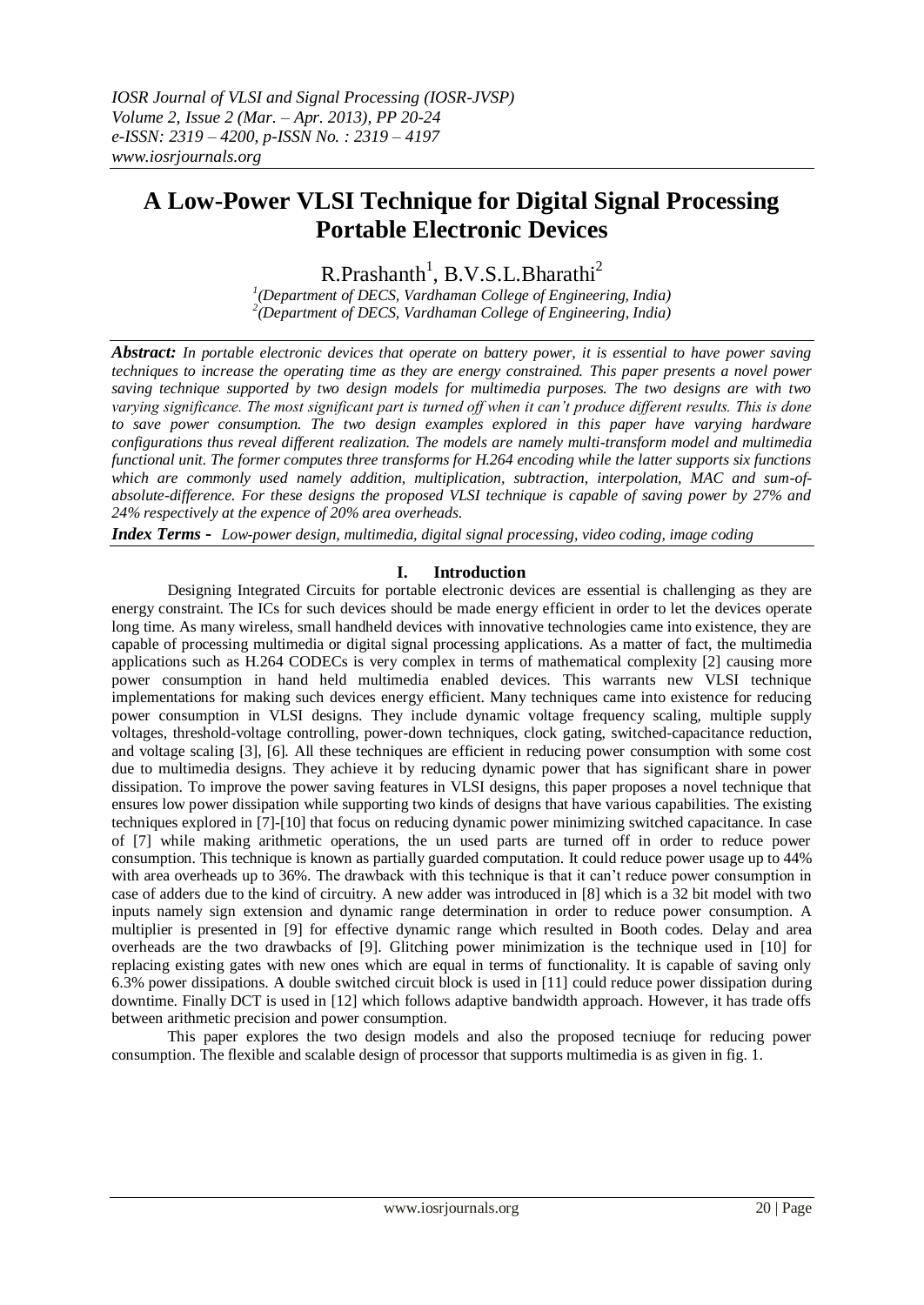

Fig. 1 –Multimedia processor

As can be seen in fig. 1, the proposed technique can be applied to two design models. In each design the realization is different with different hardware configurations. With much focus on the optimization, the proposed technique can reduce power dissipation with 1.8-V supply voltage.

The reminder of the paper is organized as described here. The proposed technique is explored in detail in section II. The two design examples are explored in section III. Implemetation is discussed in detail in section IV. Analysis and evaluation is provided in section V while the section VI makes conclusions to this paper.

# **II. Proposed Technique**

This section provides details about the proposed technique which reduces power dissipation. Under this technique two kinds of hardware designs are implemented and tested for the robustness of the proposed technique. In fact this paper presents a novel power saving technique supported by two design models for multimedia purposes.

| carr-ctrl             |    | Cisp, Aand, Anor |     |     |     |     |     |     |  |
|-----------------------|----|------------------|-----|-----|-----|-----|-----|-----|--|
|                       |    | 000              | 001 | 011 | 010 | 100 | 101 | 111 |  |
| $B_{and}$ , $B_{nor}$ | 00 |                  |     |     |     |     |     |     |  |
|                       | 01 |                  |     |     |     |     |     |     |  |
|                       |    |                  |     |     |     |     |     |     |  |
|                       | 10 |                  |     |     |     |     |     |     |  |

(a)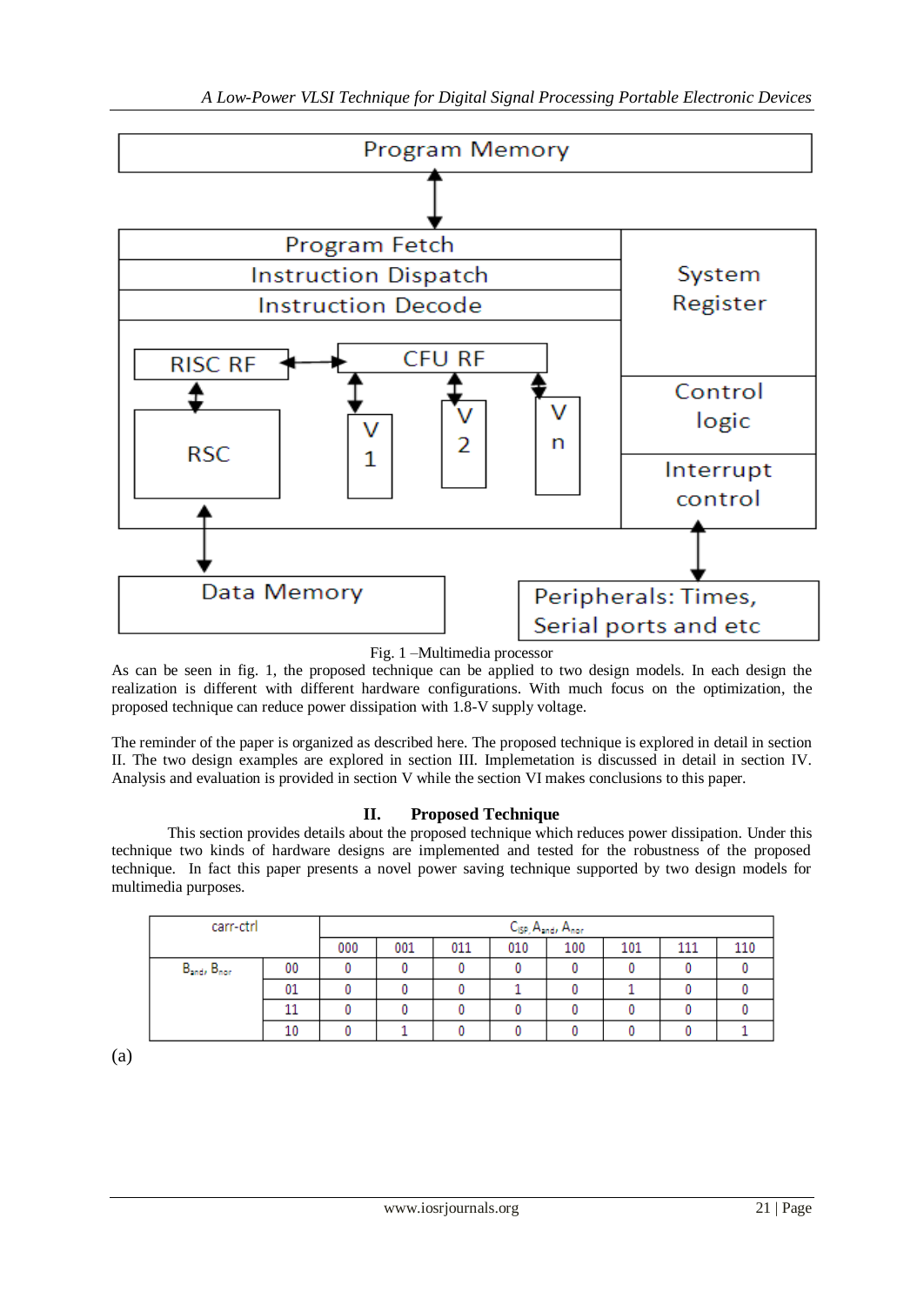| sign                                |    | C <sub>ISP</sub> , A <sub>nnd</sub> , A <sub>nor</sub> |     |     |     |     |     |     |     |
|-------------------------------------|----|--------------------------------------------------------|-----|-----|-----|-----|-----|-----|-----|
|                                     |    | 000                                                    | 001 | 011 | 010 | 100 | 101 | 111 | 110 |
| $B_{\text{and}}$ , $B_{\text{nor}}$ | 00 |                                                        |     |     |     |     |     |     |     |
|                                     | 01 |                                                        |     |     |     |     |     |     |     |
|                                     |    |                                                        |     |     |     |     |     |     |     |
|                                     | 10 |                                                        |     |     |     |     |     |     |     |

(b)

# Fig. 2 – Representation so two signals as per KARNAUGH maps

As can be seen in fig. 2 (a) and (b), KARNAUGH maps are derived and presented. These tables have values that can lead to Boolean logical equations. A 16-bit adder/subtractor model has been designed as part of the proposed technique. Between eight and ninth bits this is divided into LSPA and MSP. The technique lies in the following fact. When MSP is compulsory, its input data remains same. However, when the MSP values are negligible, its input values are set to zero in order to avoid consumption of power. Based on the requirement the MSP operations are turned off thus reducing power consumption in the proposed technique. There are timing issues in the proposed technique which are described below.

- $\checkmark$  When MSP is turned off by the detection-logic in order to reduce power consumption, the SE unit compensates the outputs of MSP. The delay caused by the detection-logic unit cancels the time saved by getting rid of computations in MSP.
- $\checkmark$  When MSP is turned on by the detection-logic MSP circuts wait for possible notification from detectionlogic unit in order to take the data as input. Here delay is caused by the detection-logic unit that will result in delay the circuitry as a whole with respect to 16 bit adder/subtractor.
- In case of the detection-logic remains in its decision, irrespective of the previous decision with regard to turning of or off the MSP, there will be negligle delay from as the path of the circuitry is same as usual.

# **III. Design Examples Of Proposed Technique**

There are two designs implemented in this paper. The first one is ETD with two categories of PEs. However, for computing 1D transform the four PEs are used. There are two PEs in the right hand side of the design too that are meant for computing 2-D transform. ETD exhibits eight pixels per cycle throughput. The second example design created for proposed technique is known as VMFU and it can support six types of mathematicaloperations as described in the beginning of this paper. In this design approach there are three considerations.

- $\checkmark$  Applying proposed technique to modified booth encoder.
- $\checkmark$  Applying it to the compression tree.
- $\checkmark$  Freezing the unused circuits and switching actions.

# **IV. Implementation And Testing**

The proposed techniuque with two design samples is realized and the two design samles are verified using MATLAB and VEROLOG for simulation. The simulation results are as given in table 1.

|     |                                      |                      | ت                    |
|-----|--------------------------------------|----------------------|----------------------|
|     | <b>Power Reduction</b><br>$(PR)(\%)$ | Area<br>$(A, \#tr.)$ | Magnitude<br>Of PR/A |
| MUX | 28.71                                | 38572                |                      |
| OR  | 28.62                                | 38376                |                      |
| ופר | 29.69                                | 37964                |                      |
|     |                                      |                      |                      |

Table 1 –Results of the proposed technique

As seen in table 1, the power reduction, area and magnitude when different circuts are used in the experiments. When CPL circuits are used the magnitude, area and power reduction are higher when compared with that of OR and MUX circuits.

# **V. Performance Evaluation**

The proposed designs and also the technique which is energy efficient are evaluated here. Both ETD and adder/subtractor designs are evaluated towards the performance of the proposed technique.

| Freq.                                           | Applications   | Power $(p, mW)$ | Reduction of    |       |
|-------------------------------------------------|----------------|-----------------|-----------------|-------|
| (MHz)                                           |                | <b>SPST ON</b>  | <b>SPST OFF</b> | P.(%) |
| 22                                              | HD 720p        | 5.49            | 7.57            | 27.48 |
| 50                                              | HD 1080i       | 12.05           | 16.59           | 27.37 |
| 100                                             | Digital cinema | 24.18           | 33.25           | 27.28 |
| Table 2- Results of ETD with proposed technique |                |                 |                 |       |

www.iosrjournals.org 22 | Page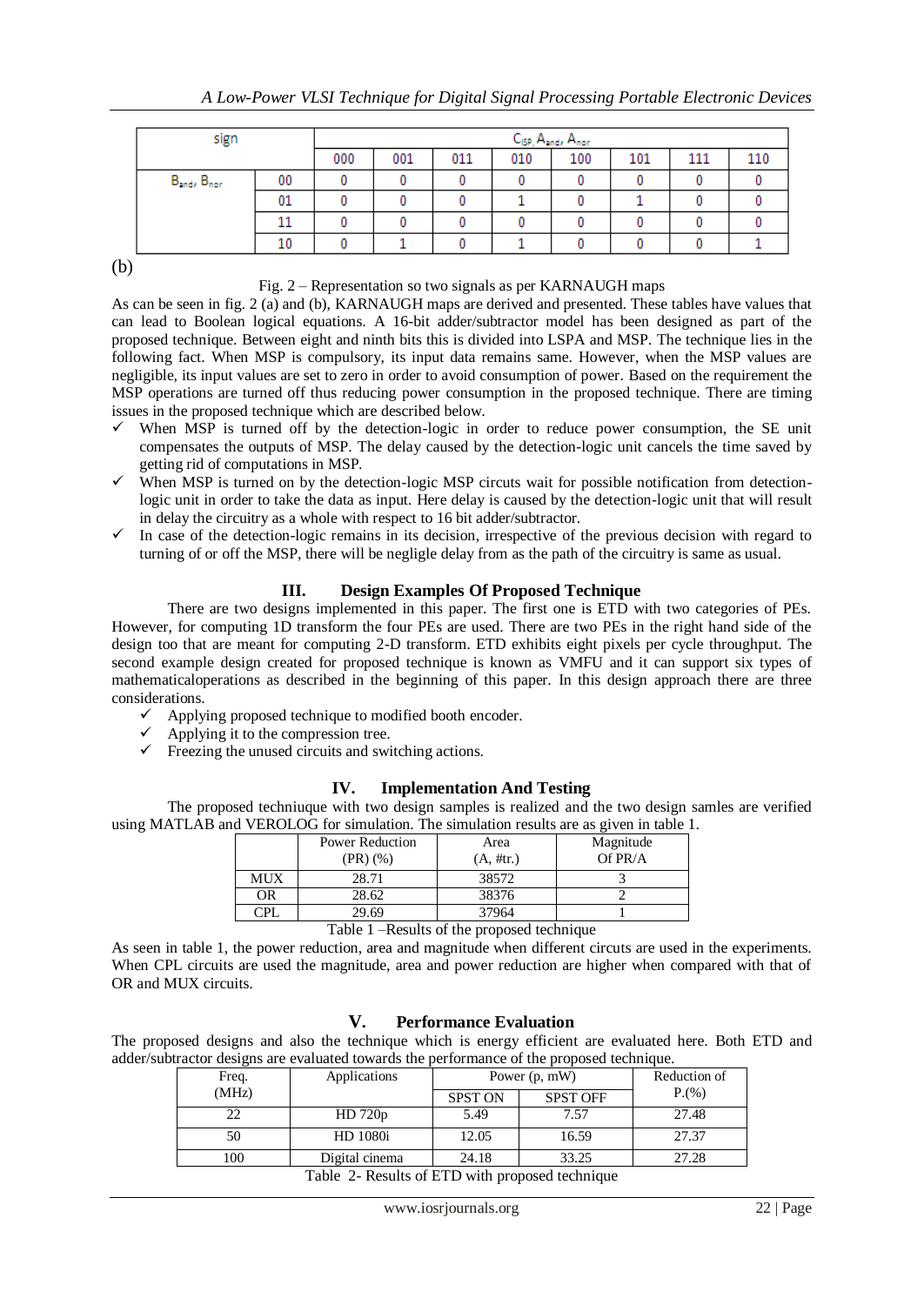| Designs                     | Area<br>(gate) | Freq.<br>(MHz) | Throughput<br>(M pixels/sec) | <b>TPUA</b><br>(pixels sec/gate) |
|-----------------------------|----------------|----------------|------------------------------|----------------------------------|
| Kordasiewicz<br>[20]        | 77280          | 107            | 1712                         | 22.15k                           |
| <b>Wang</b> [21]            | 6538           | 80             | 320                          | 48.94k                           |
| Wang [21]<br>redesigned     | 6274           | 100            | 400                          | 63.76k                           |
| Liu $[22]$                  | 3524           | 129            | 129                          | 36.61k                           |
| SPST-equipped<br><b>ETD</b> | 7839           | 100            | 800                          | 102.05k                          |

As can be seen in table 2, when the proposed technique is used the power consumption is greately minimized with various frequencies and devices.

#### Table 3 – Hardware efficiency comparisons

As can be seen in table 3, comparisons are made among various techniques including the proposed technique with respect to area, frequencfy, throughput and TPUA. In all parameters the proposed technique with ETD design is showing performance better.



Fig. 3 –Improvements in Power Consumption

As can be seen in fig. 3, it is evident that on applying the proposed technique with VMFU, the technqque is applied to compression tree in the first place and then applied to modified booth decoder. Both applications together reduce power consumption of the proposed technique up to 24%.





As seen in fig. 4, it is evident that the power consumption is less with the usage of proposed techniquein the devices while the same is high when the technique is not used.